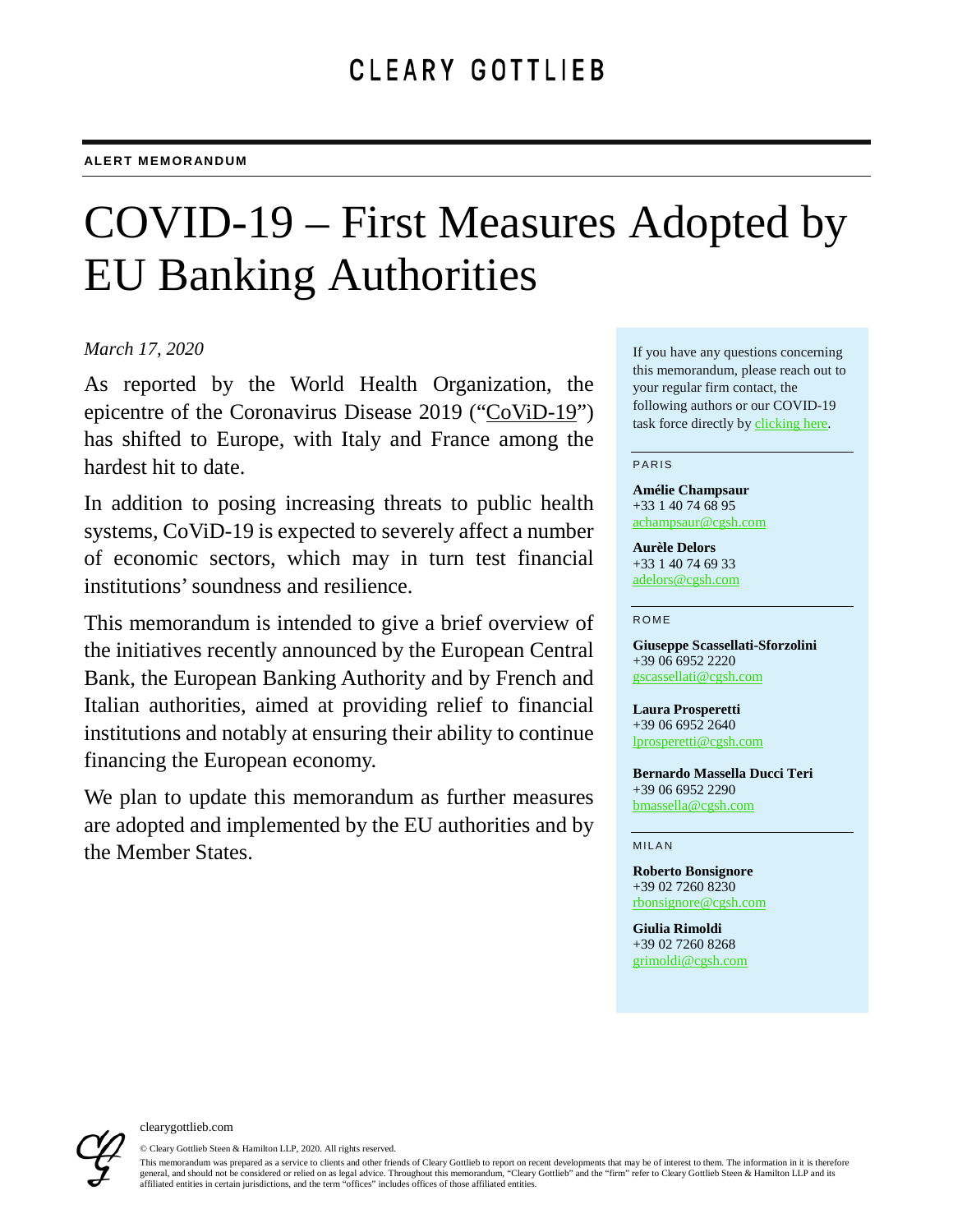# **A. Measures adopted at the EU level**

1. Monetary policy

The ECB package announced on March 12, 2020 comprises a set of monetary policies decisions, including, among other things:

- i. The introduction of additional longerterm refinancing operations (LTROs), providing liquidity during the period until the fourth operation of TLTRO-III (*i.e.*, June 24, 2020);
- ii. The application of more favourable terms to TLTRO-III operations, with the aim of supporting the granting of credit facilities towards households and businesses that will be most affected by the CoViD-19 crisis (with particular regard to SMEs);<sup>[1](#page-1-0)</sup> and
- iii. The introduction of an additional Euro 120 billion of net asset purchases to be distributed until the end of the year.
- 2. Supervision and resolution

The ECB package includes supporting measures aimed at ensuring that banks and financial institutions will continue to be able to effectively support the real economy, without compromising their current prudential robustness, such as:

<span id="page-1-1"></span><span id="page-1-0"></span><sup>1</sup> The more favourable terms announced by the ECB include, in particular: (i) a reduction of interest rates on TLTRO-III operations between June 2020 and June 2021; (ii) an increase of borrowing allowance under TLTRO-III from 30% to 50% of banks' eligible loans; (iii) the removal of the 10% limit for funds borrowed in a single operation; (iv) a reduction to 0 of

availability of early repayment options one year after

i. The possibility for banks to temporarily operate below the capital requirements set forth in the Pillar 2 Guidance (P2G) or required by the rules relating to the capital conservation buffer (CCB) and the liquidity coverage ratio (LCR).

Considering the aim of these measures, it appears reasonable to expect that the ECB will consequently refrain from taking enforcement action against banks that will avail themselves of this possibility in the coming weeks, although it is not clear whether banks would still be required to submit a plan aimed at restoring compliance with capital and/or and liquidity requirements pursuant to art. 16.2(c) of

ii. The possibility for banks to partially use non-CET1 instruments (such as AT1 or T2 instruments) in order to meet Pillar 2 requirements. The ECB specified that it will bring forward a measure already included in CRD V, expected to come into force starting from January  $2021$  $2021$ .<sup>2</sup> In practice, it seems likely that, for the moment, this possibility will be granted by the ECB through *ad hoc* discussions with supervised entities, as part of the generally broad discretion of the ECB in determining the amount and composition of Pillar 2 capital requirements; and

Regulation No. 1024/2013;

iii. Individual measures to be agreed upon between banks and the ECB, as regards adjustments to timelines, processes and deadlines, the potential re-scheduling of on-site inspections and possible extensions of deadlines for the

settlement (instead of two years) starting from September 2021.

<sup>2</sup> In particular, the paragraph 4 of art. 104a of CRD V provides that (a) at least three quarters of Pillar 2 requirements shall be met with Tier 1 capital and (b) at least three quarters of the Tier 1 capital referred to in point (a) shall be composed of CET-1 capital.